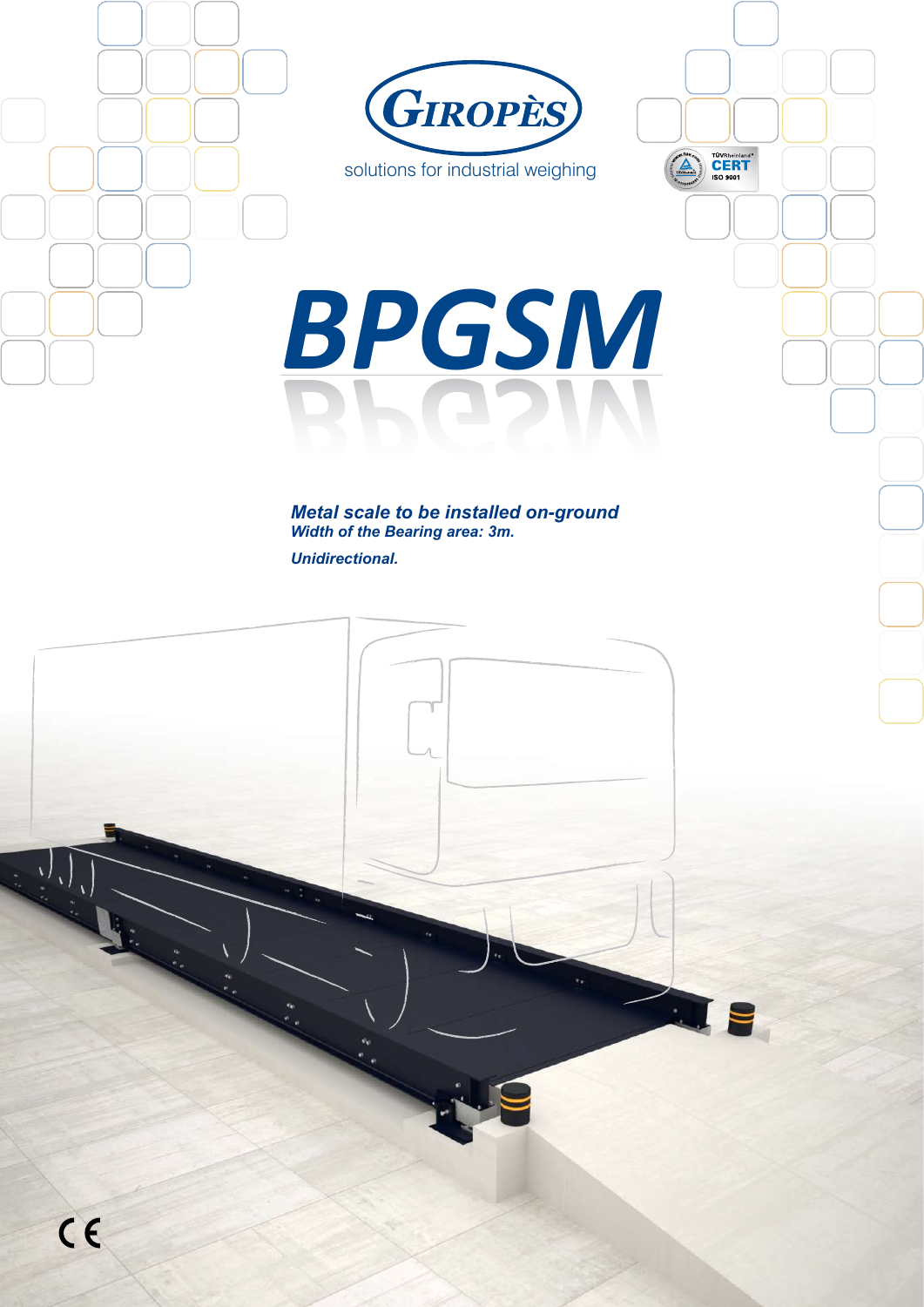# *BPGSM*

# *DESCRIPTION DESCRIPTION*

- Scales of the **BPGSM series are metal scales with a bearing area of 3 m in width** for the weighing of vehicles which can circulate on road.
- Scales BPGSM are built to be installed onground, for its **UNIDIRECTIONAL** use.
- Scales BPGSM have a bearing area of flan sheet 10 mm thick.
- The structure consists of longitudinal beams of IPE-500 joined transversally by metal modules of structure in metal outline and tearing sheet which form the bearing area. The reduced dimensions and the poor weight of the modules facilitate its use during its assembly.
- $\omega^{\prime\prime}$





- The height of the weight area is goes **from** m. **290 to 310 mm (according to dimensions)**. This low height signifies less waste in the civil work because it requires relatively short ramps for its installation.
- Longitudinal beams are used as guides to orientate the vehicles on the scale.
- The **capacities** of the series BPGSM oscilla- $\blacksquare$ te **from 30.000 to 60.000 kg** depending on the dimensions which can be from 6x3 m. to 18x3 m.
- The receiving of the weight is done through m. cells of analogical compression, but it is possible to adapt it to other types of load cells of the market for especial purposes. The view of the weight and the different uses which can be realized from the data of the weight vary depending on the indicators or equipments that the customers choose depending on their necessities.

Connection of the beams and the cross-beams, 'n through zinc screws of 8.8.quality.

- Scale BPGSM with the compression cells GIP model. The cells are protected from the outside through a galvanized sheet.
- Access to the limits and to the load cells from the sides of the scales.

Box to keep the connections box and the cables of the scale.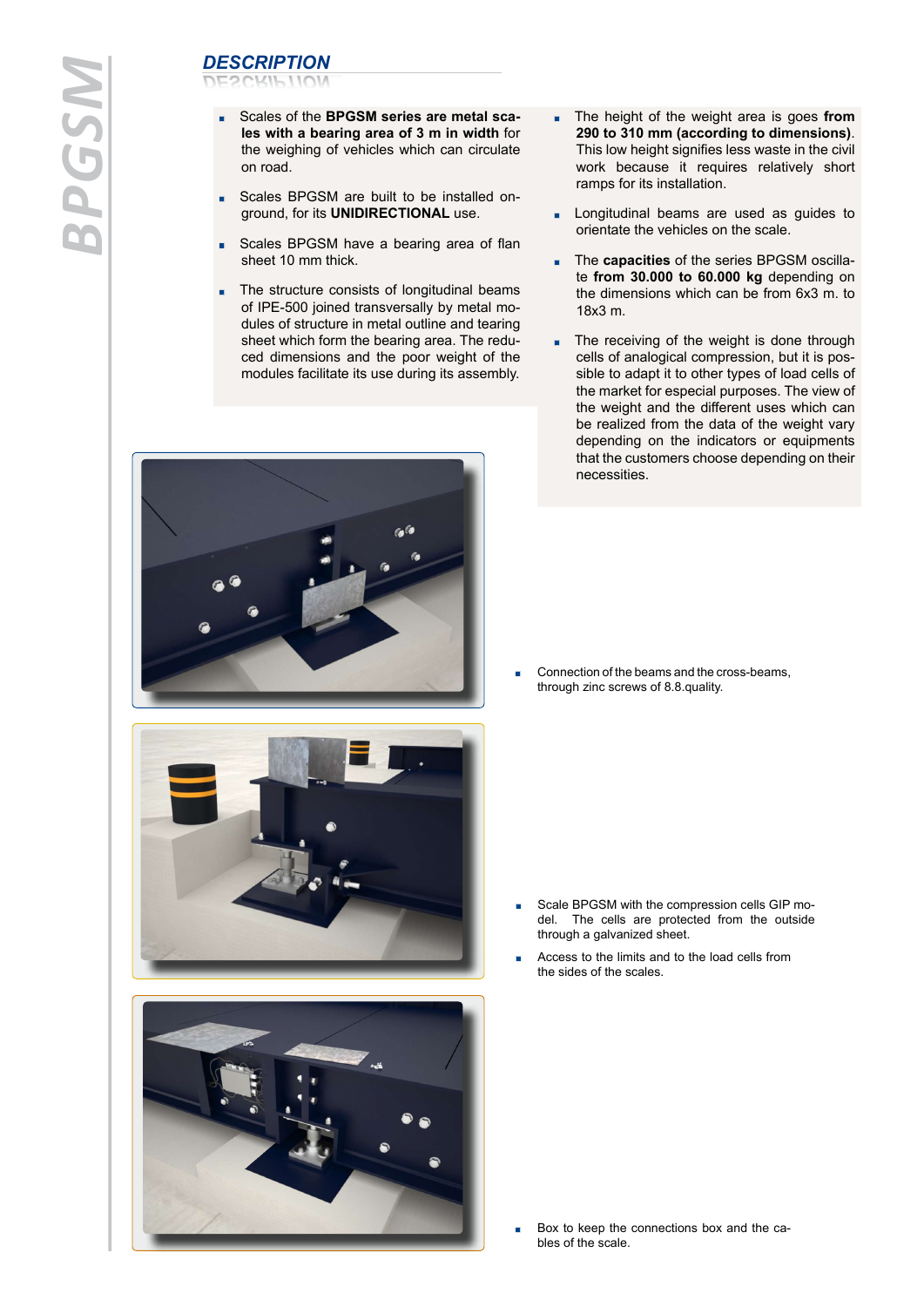### *INSTALLATION INSTALLATIÓN*

- Scales BPGSM must be installed on-ground.  $\blacksquare$
- Access ramps are necessary and must have a slope of 10%.
- The height of the weighing is of 290 / 310 mm according to the dimensions of the scale.

### oN-GROUND